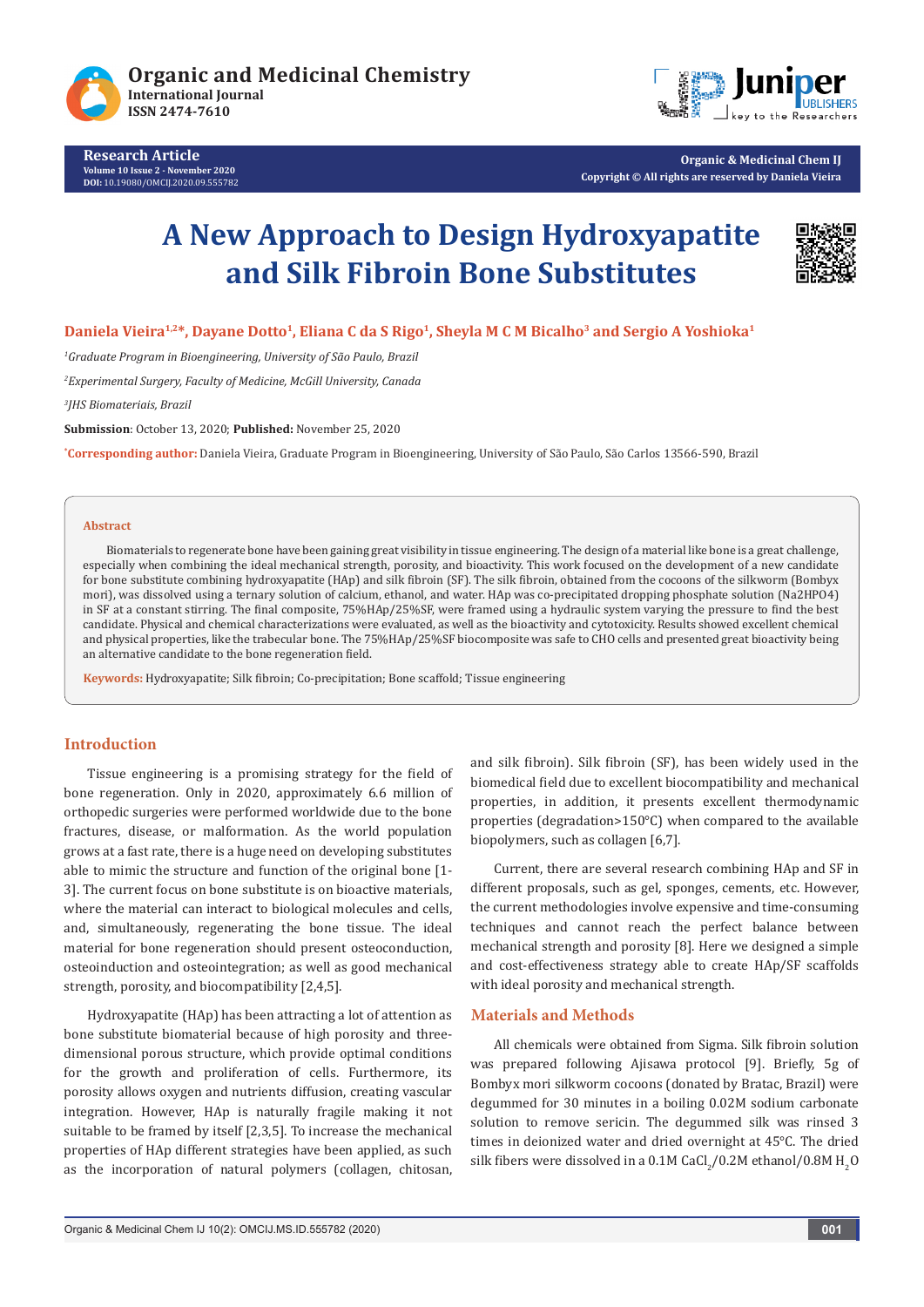solution at 70°C for 4h. The final silk fibroin solution was filtered (MF-Millipore™ MCE Membrane Filters – Sigma) to remove impurities. We designed a co-precipitation technique to prepare HAp/SF composites. Briefly, we prepared a solution containing  $0.12$  mol of Na<sub>2</sub>HPO<sub>4</sub> in 150mL of 0.5M Tris-HCl solution at pH 9.0. The concentration of phosphate was proportional to Ca concentration to obtain 1.67 ratio of Ca/P. The final solution was slowly dropped into the silk fibroin solution with intense mechanical stirring (10,000 RPM) for 30 minutes. To obtain the best candidate, different ratios of HAp/SF were studied (65/35%, 75/25%, 85/15% e 95/5%). The best candidate was molded using a hydraulic system (Prensa MAXX – 3ton, Essence Dental) using a circular stainless frame (Ø9mm x10mm) and dried at 60°C for 48h. Two different pressures (50 MPa and 100 MPa) were studied to get the desired mechanical resistance and porosity characteristic. Finally, the molded composite was washed in distillated water for 48h (changing water every 4h) and dried at 60°C for 48h.

#### **Physical and chemical characterizations**

SEM images were obtained in a ZEISS LEO 440 (Cambridge, England) equipment with OXFORD detector (model 7060), operating with 20 kV electron beam, 2.82A current and 200pA I probe. The samples were coated with carbon using Coating System BAL-TEC MED 020 (BAL-TEC, Liechtenstein). Pores size were measured from SEM images using ImageJ software. EDX was performed on Isis System Series 200 equipment, with SiLi Pentafet detector, ATW II ultra-thin window (ATW II) window, from 133eV to 5.9keV, coupled to a LEO Electron Microscopy Ltd), using an Oxford Detector (Oxford Instruments Inc.). Thermogravimetric analyze (TGA) was performed from 25°C to 800ºC, in a synthetic air, using 10 mg at heating rate of 10ºC.min-1 (Q-50 model - TA Instruments). FTIR spectra were performed using A Shimadzu IRAffinity-1 spectrophotometer, with 64 scans and resolution of 4  $cm<sup>-1</sup>$ , wave range from 400 to 4000  $cm<sup>-1</sup>$  on KBr tablets.

X-ray diffraction was applied to verify crystallinity using a Bruker D8 Discovery Instrument X-ray diffratometer (CuKa radiation, 2θ diffraction). Mechanical compression was performed using a TIME GROUP 30 KN equipment, with load cells of 5-ton, speed of 0.5 mm/minute. The total porosity was calculated based on the Archimedes method (NBR ISO 5017:2015) [10]. Briefly, samples were dried at 60°C for 24h. After dried, samples were weighted and recorded as M1. Samples were then placed in a beaker containing ethanol. Deaeration cycles were applied to

complete absorption of ethanol inside the samples. After complete ethanol immersion, the weight was measured and recorded as M2. Finally, the immersed sample was weighted and recorded (M3) using mechanical analytical balance. The % of liquid absorption (%LA) was calculated using equation I and the % of apparent porosity (%AP) using equation II.

$$
\%LA = \frac{M2 - M1}{M2} \times 100\tag{1}
$$

$$
\%AP = \frac{M2 - M1}{M2 - M3} \times 100\tag{2}
$$

Micro computed tomography (micro-CT) was applied to observe the composite in 3D images, evaluating its volume, porosity, and pore connectivity. The samples were scanted in SkyScan 1172 Micro-CT equipment (SkyScan; Kontich, Belgium). The reconstruction of the images was performed using NRecon (Version 1.6.2.0; SkyScan). Ct-Vol software (SkyScan, August 2003, Aartselaar, Belgium) was used to calculate porosity and volume.

### *In vitro* **analyses**

Cytotoxicity was performed in CHO cells using neutral red assay (ISO 10993-5 - Test for *in vitro* cytotoxicity) [11]. Phenol was used as a positive control (toxic) and alumina as a negative control (non-toxic). The bioactivity was evaluate based on the apatite formation using ISO 23317 protocol [12]. Briefly, samples were incubated in SBF solution at 36.5°C for 0, 14 and 28 days. After incubated period, SEM was performed to verify visually the apatite formation.

#### **Results and Discussion**

#### **Physical and chemical characterizations**

The porosity, mechanical strength and ratio of calcium/ phosphate are essential parameters to analyze the performance of a bone substitute [13-15]. Here, to assure the best ratio of hydroxyapatite (HAp) and silk fibroin (SF), we pre-analyzed these parameters for different ceramic/polymer ratio after manually framed to find the best candidate for the study. We concluded that the 75% HAp/25%SF presented more favorable performance when compared to other proportions investigated (Table 1). In this way, the hydraulic pressing procedure and others characterization were evaluated on 75%HAp/25% SF ratio.

| <b>Table 1:</b> Pre-test to evaluate the best candidate for the study. |  |
|------------------------------------------------------------------------|--|
|------------------------------------------------------------------------|--|

| Sample       | Ca/P ratio      | $%$ Liquid Absorption $(g/g)$ | <b>Compressive Strength (MPa)</b> |
|--------------|-----------------|-------------------------------|-----------------------------------|
| 65%HAp+35%SF | $1.89 \pm 0.01$ | $63.8 \pm 2.2$                | $0.25 \pm 0.11$                   |
| 75%HAp+25%SF | $1.67 \pm 0.15$ | $61.4 \pm 0.8$                | $0.36 \pm 0.01$                   |
| 85%HAp+15%SF | $2.23 \pm 0.23$ | $58.8 \pm 1.5$                | $0.11 \pm 0.05$                   |

The interconnection and distribution of pores are fundamental to allow cells adherence, proliferation, and differentiation. In addition, it provides paths to nutrients and oxygen flows, helping with the growth of the new tissue and blood vessels [15,16]. The SEM images in Figure 1 show the 75%HAp/25%SF composite morphology.

**002**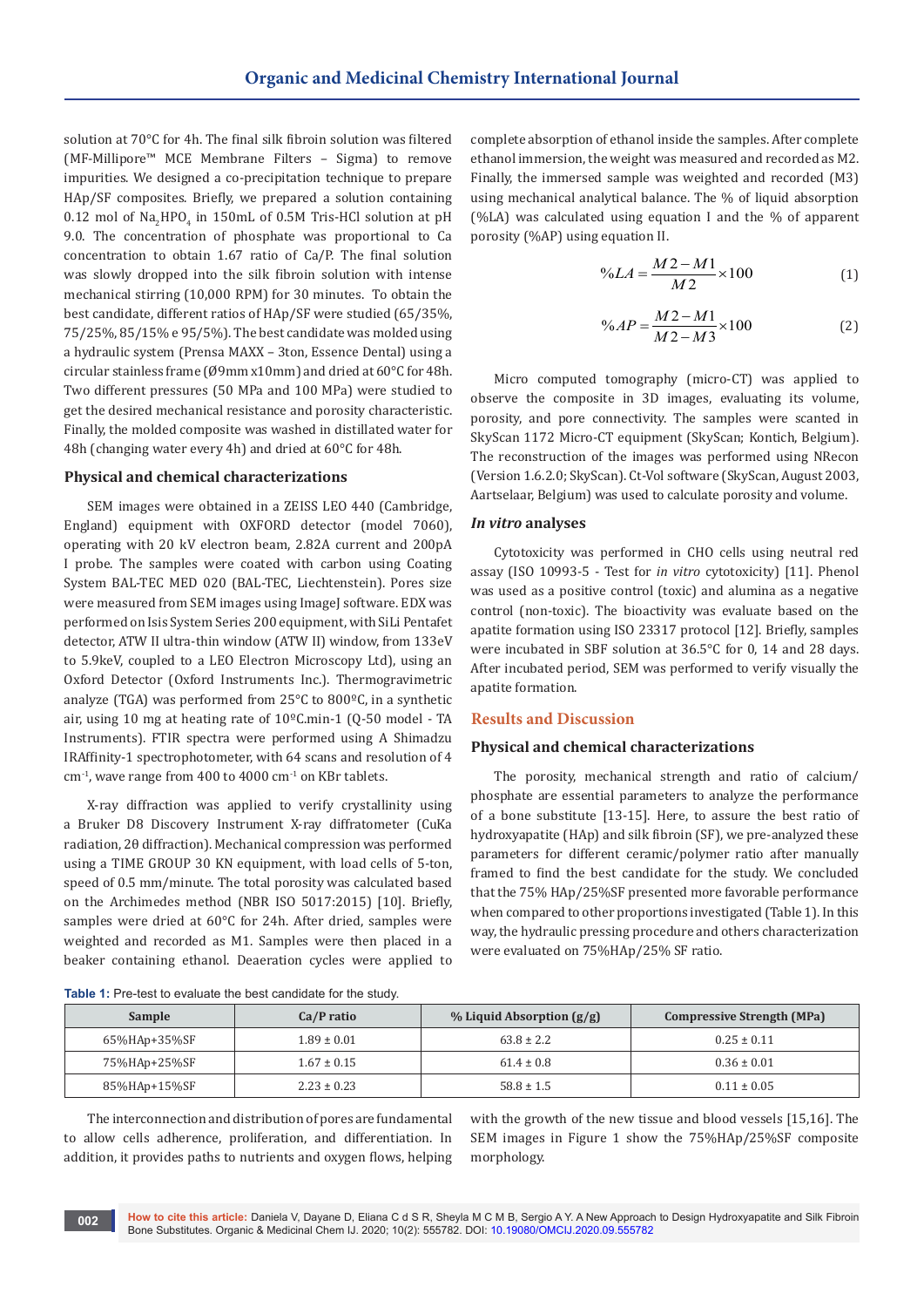

**Figure 1:** The interconnection and distribution of pores for 75% HAp/25%SF composites pressured at (A) 50 MPa and (B) 100 MPa.

A similar pore distribution was observed for samples pressed at 50 MPa and 100 MPa, presenting diameters between 1µm and 50µm. The composite had a homogeneous and wellinterconnect structure. The co-precipitation procedure allowed a well bound between HAp and SF, especially due to the carbonyl group present in SF that binds to the Ca+2, that forms carbonylcalcium complexes. When dropping the phosphate solution, PO43accumulated around the complex and initiated the nucleation of HAp. Due to the strong chemical interaction between the carbonyl groups and Ca2+, SF induced the self-organization and orientation of HAp crystals. Finally, HAp is cross-linked with the SF, forming this homogeneous network [17-19]. EDX analysis showed the Ca/P ratio of 1.67, like the inorganic bone material [20] (Figure 2).



The thermo behavior of 75% HAp/25%SF is shown in Figure 3A. We observed the water evaporation between 25°C and 120°C. The SF degradation started around 290°C when it is alone and shifted to 300°C when it is bound to HAp, indicating the strong

link between SF and HAp [13,18,20,21]. The total weight loss was 35%, where 5% was related to the water evaporation, showing that the organic/inorganic composition is approximately 70/30, close to the desired ratio 75/25.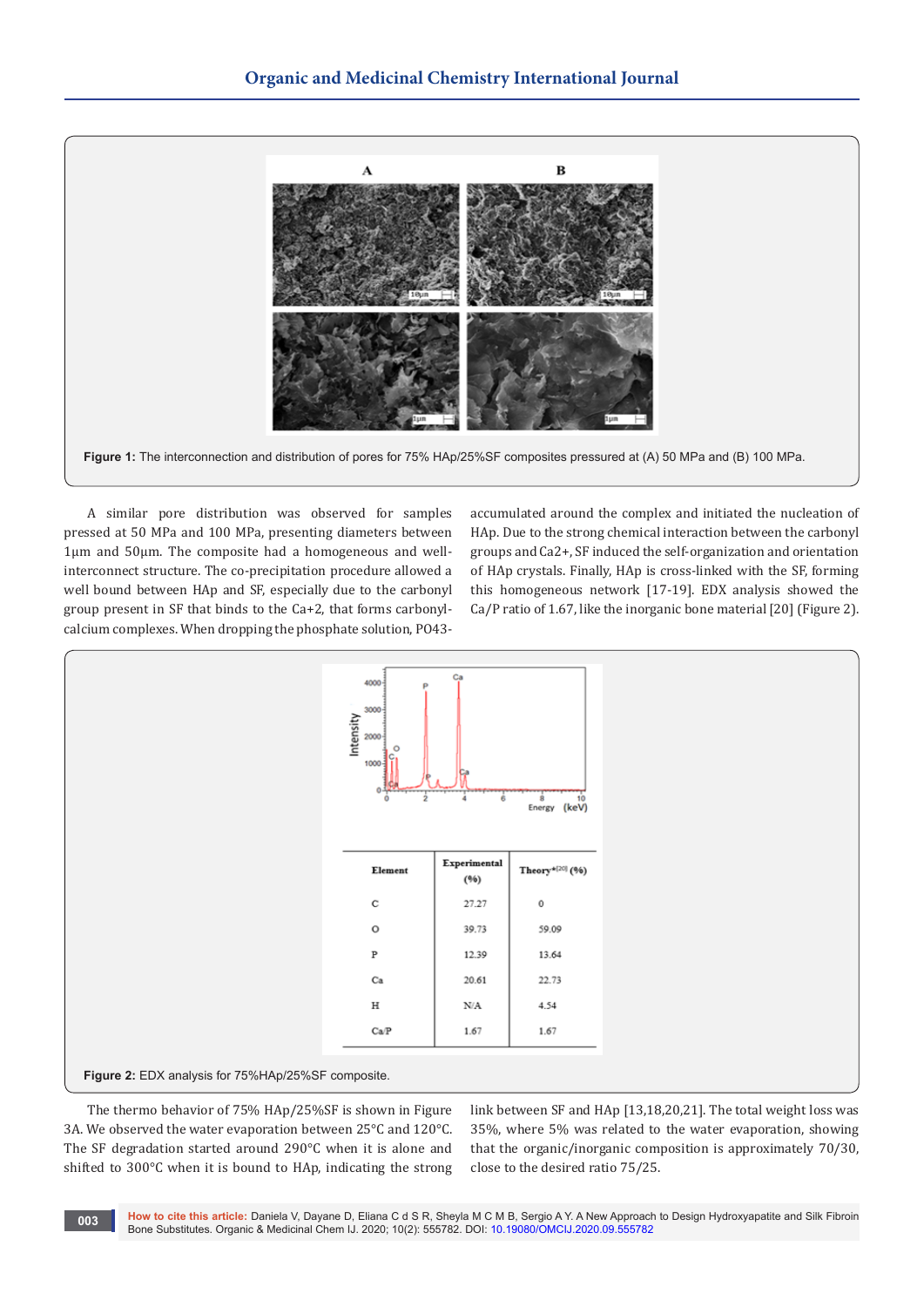

FTIR studies were applied to analyze the structure based on the functional groups. Figure 3B shows the spectra of the

- i. 75%HAp/25%SF,
- ii. silk fibroin and

iii. deproteinized bone (donated by biochemistry and biomaterials group of IQSC- USP/Brazil).

The absorption bands at 1098, 1041, 844, 601 and 568  $cm<sup>-1</sup>$ are related to PO4-3 present in HAp

(i). Similar bands were identified in the deproteinized bone (ii) because of the vibrations of phosphate ion [22-24]. The bands at 1658, 1532 is 1368  $cm<sup>-1</sup>$  are characteristics of vibrations of the I, II, III amide groups, respectively, present in silk fibroin (i and ii). It is important to note a more intense peak for 75%HAp+25%FS compared to the silk fibroin, indicating an increase in βconformation due to the link with HAp [25-27].

XRD spectrum for 75%HAp/25%SF is shown in Figure 3C. The crystallographic plans at (002), (211), (310), (222), (213) and (004) represent the characteristic pattern of HAp, showing no formation of any different calcium phosphate. However, these peaks are broaded and overlapped (evidenced in the 211

plan) demonstrating the presence of amorphous phase in HAp precipitated, very similar to biological apatite present in natural bone [28,29]. The HAp crystallinity is directly affected by the temperature; low temperature process creates broaded peaks and amorphous phases, while at higher temperatures, the peaks are sharper, indicating an increase in the crystallinity. Similar results were found in different studies with HAp/SF composites. Different works observed the overlapping at (211) plan, resulting in low crystallinity and more amorphous phase compared to HAp synthetic [13,17,18,30].

The % of porosity and % of liquid absorption of 75%HAp / 25% SF is described in Table 2. The ideal porosity of a bone substitute must be greater than 30% to allow interconnection and provide sufficient opportunities for cell migration and proliferation [5,14,15]. Through the liquid absorption capacity, it is possible to preview if the material will be able to guarantee the diffusion process for cells, nutrients, and oxygen [14,15]. Similar % of apparent porosity and % of liquid absorption were found for samples pressed at 50MPa and 100MPa. Samples pressed at 100 MPa presented an increase of  $\sim$ 5% for these parameters compared to samples pressed at 50 MPa. Both samples presented great structure to allow cells adherence and growth, with porosity above 50%.

**Table 2:** The porosity of 75%HAp/25%SF shows a great ability to allow the flow of cells, nutrients, and oxygen.

| 75%HAp/25%SF | <b>Apparent Porosity (%)</b> | Liquid Absorption (%) |
|--------------|------------------------------|-----------------------|
| 50 MPa       | $52.23 \pm 2.15$             | $34.31 \pm 2.51$      |
| 100 MPa      | $56.83 \pm 2.20$             | $40.89 \pm 5.16$      |

One of the greatest challenges on the development of bone substitutes is combine the ideal porosity and mechanical resistance. A structure with the ideal porosity often sacrifices the mechanical properties and vice-versa. Mechanical compression tests were performed to evaluate the stress behavior of 75%

HAp/ 25% SF pressed at 50 and 100 MPa (Figure 4). The samples pressed at 50 MPa and 100 MPa showed compressive stress of 2.62±0.74 and 2.13±0.16 MPa, respectively, like the trabecular bone. Our composite demonstrated sufficient strength to ensure the early stabilization right after implant, supporting the first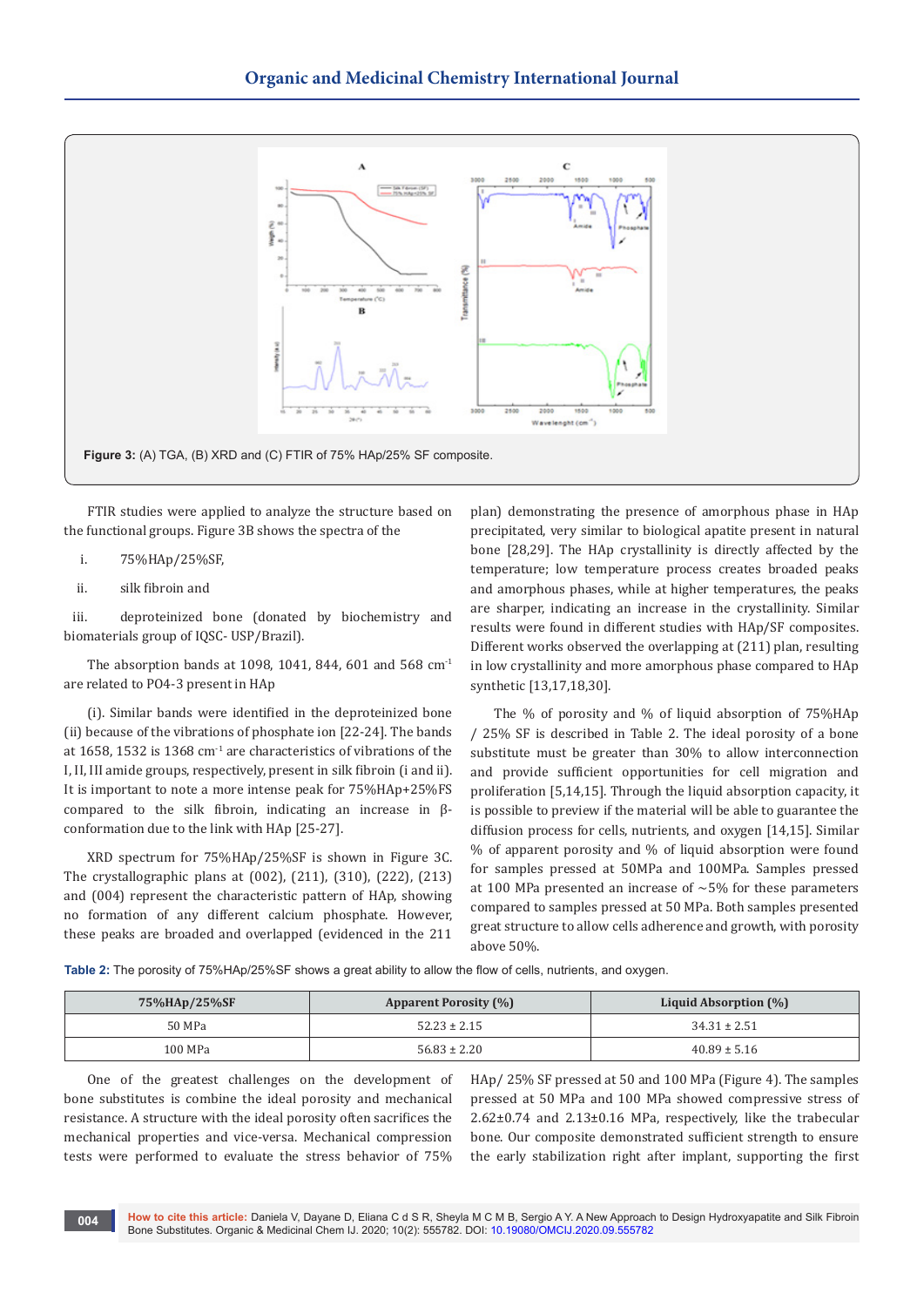compressive stress. Usually, the scaffolds for bone substitutes are made using hydraulic pressing or freeze-drying methodology. The first process guarantees a higher compressive strength, sacrificing the porosity, while the second one, ensure a good porosity but decrease its strength. Different works involving HAp and SF observed a significant increase in the mechanical strength when SF was incorporated to the material [13,15,31-33].



**Figure 4:** Compressive strength response in function of pressure applied, 50 and 100MPa, respectively. The 75%HAp/25%SF composite demonstrated similar behavior to trabecular bone.

Another way to verify the interconnection of pores could be applying images techniques such as micro computed tomography (micro-CT). Figure 5 shows 3D images of 75%HAp/25%SF composite pressed at (a) 50MPa and (b) 100MPa. The complete analysis is in Supporting information Table 3. Here, according to

the analyses carried out by SEM, we could observe porous from 1 $\mu$ m to 50 $\mu$ m, where most pores are ~35  $\mu$ m but not exceeding 50µm. This pore size distribution allows the flow of osteocytes, osteoclasts, and the growth of blood vessels.



**Figure 5:** Micro-CT 3D images showing a homogenous morphology for 75%HAp/25%SF pressed at (A) 50 MPa and (B) 100 MPA.

| where you will allow page for a young spiller four composite process at opinion and it of the same |        |                |  |  |  |
|----------------------------------------------------------------------------------------------------|--------|----------------|--|--|--|
| $(75\%HAp/25\%SF)$                                                                                 | 50 MPa | <b>100 MPa</b> |  |  |  |
| Total volume $\text{ (mm}^3\text{)}$                                                               | 404.12 | 570,45         |  |  |  |
| Filled volume $\text{(mm}^3)$                                                                      | 368.19 | 542,32         |  |  |  |
| Porosity – closed porous $(\%)$                                                                    | 8,89   | 4,93           |  |  |  |

**Table 3:** CTvol analyses for 75%HAp/25%SF composite pressed at 50MPa and 100MPa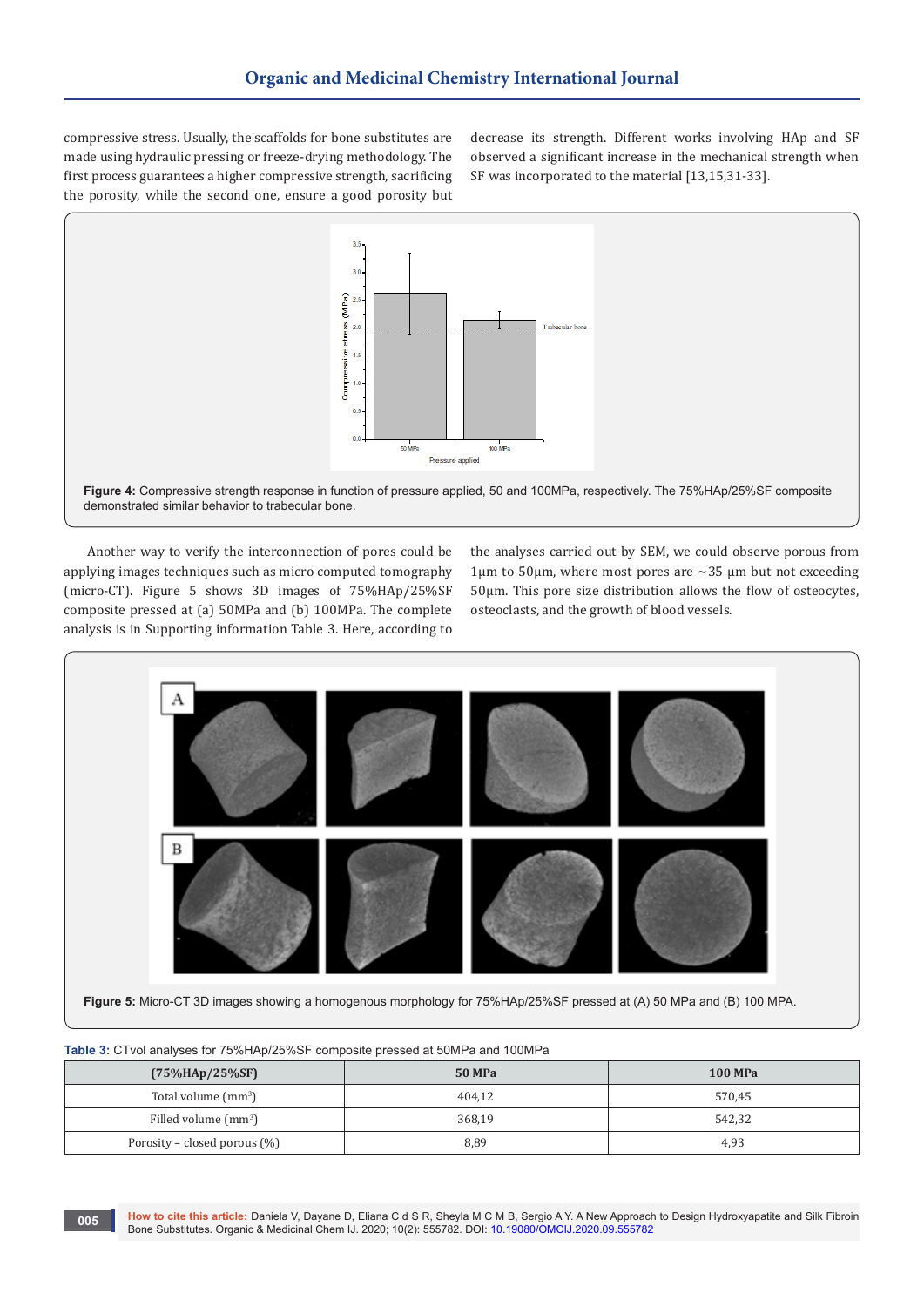#### *In vitro* **analyses**

The cytotoxicity assay is the first step to prove the biocompatibility of a new bone substitute. An ideal response should demonstrate cell viability of 70% or more [11,34]. In Figure 6 is demonstrated the % of cell viability for 75%HAp/ 25%SF, pressed at 50 MPa and 100 MPa. Alumina was used as a negative control (nontoxic) and phenol as a positive control (toxic). Our composite showed similar behavior to the negative

control (Alumina), showing % of cell viability above 80% and no toxicity for CHO cells. We only found toxicity in the positive control (phenol), as was expected. To investigate the bioactivity of our composite, we analyzed the ability to form apatite, a thin layer rich in Ca and P, on the scaffold surface [12,15]. Biomineralization of apatite on the surface of bioactive scaffolds simulates the real reaction between the implanted material and the plasma and other biofluids [35,36]. SEM images (at day 0,14 and 28) for the 75%HAp/25%SF pressed at 50MPa are demonstrated in Figure 7.



**Figure 6:** % of cell viability in contact to 75%HAp/25%SF composite, alumina (negative control) and phenol (positive control).



**Figure 7:** Bioactivity of 75%HAp/25%SF composite showing the apatite growth on scaffold surface at (A) day 0, (B) day 14 and (C) day 28.

**How to cite this article:** Daniela V, Dayane D, Eliana C d S R, Sheyla M C M B, Sergio A Y. A New Approach to Design Hydroxyapatite and Silk Fibroin Bone Substitutes. Organic & Medicinal Chem IJ. 2020; 10(2): 555782. DOI: [10.19080/OMCIJ.2020.09.5557](http://dx.doi.org/10.19080/OMCIJ.2020.10.555782)82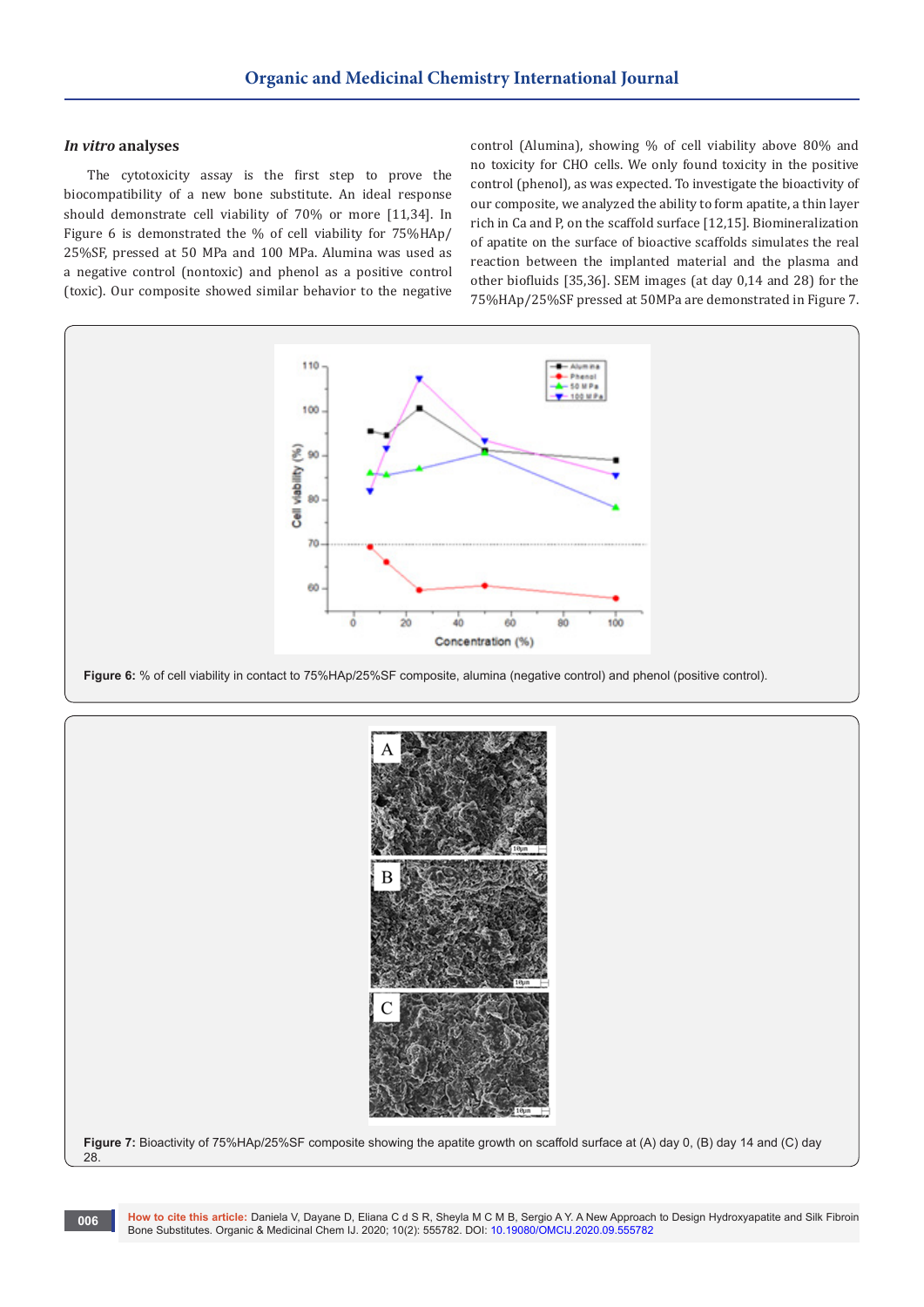Clearly, we can see changes in the morphology at day 14 and 28. In 14 days it is possible to observe a thin layer of apatite growing on the scaffold surface, and more evident at day 28. This result showed the higher bioactivity of 75%HAp/25%SF composite to assist the integration of the implanted material, the new bone and the host tissue when simulating the body environment (SBF solution at 37°C and pH 7.4).

#### **Conclusion**

We successful developed a new approach to co-precipitate HAp and SF forming a well homogeneous composite. We studied two different pressures to assemble the scaffold, but no significant differences were found, showing similar behavior for samples framed at 50MPa and 100MPa. The chemical and physical characterizations demonstrated an ideal set of characteristics, such as porosity and mechanical strength. In addition, the final composite presented amorphous structure and inorganic/organic ratio like the trabecular bone. Our results showed an interconnected porous structure allowing the cells, nutrients, and oxygen flows. The designed co-precipitation method is sustainable, simple and cost-effectiveness, without the need of high temperatures, and aggregates values to the discarded silkworm cocoon.

#### **References**

- 1. [B B Mandal, A Grinberg, E S Gil, B Panilaitis, D L Kaplan \(2012\) High](https://www.pnas.org/content/109/20/7699)[strength silk protein scaffolds for bone repair. Proc Natl Acad Sci 109:](https://www.pnas.org/content/109/20/7699)  [7699.](https://www.pnas.org/content/109/20/7699)
- 2. [S L McNamara, J Rnjak Kovacina, D F Schmidt, T J Lo, D L Kaplan](https://pubmed.ncbi.nlm.nih.gov/24881027/)  [\(2014\) Silk as a biocohesive sacrificial binder in the fabrication of](https://pubmed.ncbi.nlm.nih.gov/24881027/)  [hydroxyapatite load bearing scaffolds. Biomaterials 35: 6941.](https://pubmed.ncbi.nlm.nih.gov/24881027/)
- 3. [J Melke, S Midha, S Ghosh, K Ito, S Hofmann \(2016\) Silk fibroin as](https://pubmed.ncbi.nlm.nih.gov/26360593/)  [biomaterial for bone tissue engineering. Acta Biomater 31: 1-16.](https://pubmed.ncbi.nlm.nih.gov/26360593/)
- 4. [M M Stevens \(2008\) Biomaterials for bone tissue engineering. Mater](https://www.sciencedirect.com/science/article/pii/S1369702108700865)  [Today 11: 18-25.](https://www.sciencedirect.com/science/article/pii/S1369702108700865)
- 5. [S Chun, D Yang, S Kim \(2012\) Comparison study of porous calcium](https://link.springer.com/article/10.1007/s13770-012-0051-3)  [phosphate blocks prepared by piston and screw type extruders for](https://link.springer.com/article/10.1007/s13770-012-0051-3)  [bone scaffold. Tissue Eng Regen Med 9: 51.](https://link.springer.com/article/10.1007/s13770-012-0051-3)
- 6. [F Judas, P Palma, R I Falacho, H Figueiredo \(2012\) Structure and](http://rihuc.huc.min-saude.pt/handle/10400.4/1346)  [dynamics of bone tissue 1-51.](http://rihuc.huc.min-saude.pt/handle/10400.4/1346)
- 7. [J Jiang, W Hao, Y Li, J Yao, Z Shao, H Li, et al. \(2013\) Hydroxyapatite/](https://link.springer.com/article/10.1007/s10529-012-1121-2) [regenerated silk fibroin scaffold-enhanced osteoinductivity and](https://link.springer.com/article/10.1007/s10529-012-1121-2)  [osteoconductivity of bone marrow-derived mesenchymal stromal cells.](https://link.springer.com/article/10.1007/s10529-012-1121-2)  [Biotechnol Lett 35: 657-661.](https://link.springer.com/article/10.1007/s10529-012-1121-2)
- 8. [D N Rockwood, R C Preda, T Yücel, X Wang, M L Lovett, et al. \(2011\)](https://pubmed.ncbi.nlm.nih.gov/21959241/)  [Materials fabrication from Bombyx mori silk fibroin. Nat Protoc 6:](https://pubmed.ncbi.nlm.nih.gov/21959241/)  [1612.](https://pubmed.ncbi.nlm.nih.gov/21959241/)
- 9. [A Ajisawa \(2001\) Dissolution of silk fibroin with calciumchloride/](https://agris.fao.org/agris-search/search.do?recordID=JP1998006034) [ethanol aqueous solution \[1998\]. J Sericultural Sci Jpn 67: 91.](https://agris.fao.org/agris-search/search.do?recordID=JP1998006034)
- 10. ABNT Catalogo 5017.
- 11. R F Wallin, E F Arscott (1998) Med Device Diagn Ind 20: 96.
- 12. ABNT Catalogo 23317.
- 13. [L Liu, J Liu, M Wang, S Min, Y Cai, et al. \(2008\) Preparation and](https://www.tandfonline.com/doi/abs/10.1163/156856208783721010)  [characterization of nano-hydroxyapatite/silk fibroin porous scaffolds.](https://www.tandfonline.com/doi/abs/10.1163/156856208783721010)  [Biomater Sci Polym 19: 325.](https://www.tandfonline.com/doi/abs/10.1163/156856208783721010)
- 14. [H J Park, O J Lee, M C Lee, B M Moon, H W Ju, et al. \(2015\) Fabrication of](https://www.sciencedirect.com/science/article/abs/pii/S0141813015002160)  [3D porous silk scaffolds by particulate \(salt/sucrose\) leaching for bone](https://www.sciencedirect.com/science/article/abs/pii/S0141813015002160)  [tissue reconstruction. Int J Biol Macromol 78: 215-223.](https://www.sciencedirect.com/science/article/abs/pii/S0141813015002160)
- 15. [A Teimouri, M Azadi, R Emadi, J Lari, A N Chermahini \(2015\) β-Chitin/](https://link.springer.com/article/10.1007/s00289-016-1691-6) [gelatin/nanohydroxyapatite composite scaffold prepared through](https://link.springer.com/article/10.1007/s00289-016-1691-6)  [freeze-drying method for tissue engineering applications. Polym](https://link.springer.com/article/10.1007/s00289-016-1691-6)  [Degrad Stab 121: 18.](https://link.springer.com/article/10.1007/s00289-016-1691-6)
- 16. [S Alonso Sierra, R Velázquez Castillo, B Millán Malo, R Nava, L Bucio](https://pubmed.ncbi.nlm.nih.gov/28866187/)  [\(2017\) Interconnected porosity analysis by 3D X-ray microtomography](https://pubmed.ncbi.nlm.nih.gov/28866187/)  [and mechanical behavior of biomimetic organic-inorganic composite](https://pubmed.ncbi.nlm.nih.gov/28866187/)  [materials. Mater Sci Eng 80: 45.](https://pubmed.ncbi.nlm.nih.gov/28866187/)
- 17. [L Wang, R Nemoto, M Senna \(2004\) Changes in microstructure](https://www.sciencedirect.com/science/article/abs/pii/S0955221903007647)  [and physico-chemical properties of hydroxyapatite–silk fibroin](https://www.sciencedirect.com/science/article/abs/pii/S0955221903007647)  [nanocomposite with varying silk fibroin content. J Eur Ceram Soc 24:](https://www.sciencedirect.com/science/article/abs/pii/S0955221903007647)  [2707.](https://www.sciencedirect.com/science/article/abs/pii/S0955221903007647)
- 18. [C Fan, J Li, G Xu, H He, X Ye, et al. \(2010\) Facile fabrication of nano](https://link.springer.com/article/10.1007%2Fs10853-010-4656-4?LI=true)[hydroxyapatite/silk fibroin composite via a simplified coprecipitation](https://link.springer.com/article/10.1007%2Fs10853-010-4656-4?LI=true)  [route. J Mater Sci 45: 5814-5819.](https://link.springer.com/article/10.1007%2Fs10853-010-4656-4?LI=true)
- 19. [N A Zakharov, L I Demina, A D Aliev, M R Kiselev, V V Matveev, et al.](https://link.springer.com/article/10.1134/S0020168517030128)  [\(2017\) Synthesis and properties of calcium hydroxyapatite/silk fibroin](https://link.springer.com/article/10.1134/S0020168517030128)  [organomineral composites. Inorg Mater 53: 333.](https://link.springer.com/article/10.1134/S0020168517030128)
- 20. [C Du, J Jin, Y Li, X Kong, K Wei, et al. \(2009\) Novel silk fibroin/](https://www.sciencedirect.com/science/article/abs/pii/S0928493108001070?via%3Dihub) [hydroxyapatite composite films: Structure and properties. Mater Sci](https://www.sciencedirect.com/science/article/abs/pii/S0928493108001070?via%3Dihub)  [Eng C 29: 62-68.](https://www.sciencedirect.com/science/article/abs/pii/S0928493108001070?via%3Dihub)
- 21. [H Zhang, J Magoshi, M Becker, J Y Chen, R Matsunaga \(2002\) Thermal](https://onlinelibrary.wiley.com/doi/abs/10.1002/app.11089)  [properties of Bombyx mori silk fibers. J Appl Polym Sci 86: 1817.](https://onlinelibrary.wiley.com/doi/abs/10.1002/app.11089)
- 22. [A Rapacz Kmita, C Paluszkiewicz, A Ślósarczyk, Z Paszkiewicz \(2005\)](https://www.sciencedirect.com/science/article/abs/pii/S0022286004009718)  [FTIR and XRD investigations on the thermal stability of hydroxyapatite](https://www.sciencedirect.com/science/article/abs/pii/S0022286004009718)  [during hot pressing and pressureless sintering processes. J Mol Struct](https://www.sciencedirect.com/science/article/abs/pii/S0022286004009718)  [744: 653.](https://www.sciencedirect.com/science/article/abs/pii/S0022286004009718)
- 23. [A Ślósarczyk, Z Paszkiewicz, C Paluszkiewicz \(2005\) FTIR and XRD](https://www.sciencedirect.com/science/article/abs/pii/S0022286004009706)  [evaluation of carbonated hydroxyapatite powders synthesized by wet](https://www.sciencedirect.com/science/article/abs/pii/S0022286004009706)  [methods. J Mol Struct 744: 657.](https://www.sciencedirect.com/science/article/abs/pii/S0022286004009706)
- 24. [I Mobasherpour, M S Heshajin, A Kazemzadeh, M Zakeri \(2007\)](https://www.sciencedirect.com/science/article/abs/pii/S0925838806005305)  [Synthesis of nanocrystalline hydroxyapatite by using precipitation](https://www.sciencedirect.com/science/article/abs/pii/S0925838806005305)  [method. J Alloys Compd 430: 330.](https://www.sciencedirect.com/science/article/abs/pii/S0925838806005305)
- 25. [X Chen, D P Knight, Z Shao, F Vollrath \(2001\) Regenerated Bombyx silk](https://www.sciencedirect.com/science/article/abs/pii/S0032386101005419)  [solutions studied with rheometry and FTIR. Polymer 42: 09969-09974.](https://www.sciencedirect.com/science/article/abs/pii/S0032386101005419)
- 26. [S Hofmann, C W P Foo, F Rossetti, M Textor, G Vunjak Novakovic, et al.](https://www.sciencedirect.com/science/article/abs/pii/S0168365905007327)  [\(2006\) Silk fibroin as an organic polymer for controlled drug delivery. J](https://www.sciencedirect.com/science/article/abs/pii/S0168365905007327)  [Controlled Release 111: 219.](https://www.sciencedirect.com/science/article/abs/pii/S0168365905007327)
- 27. [R Nazarov, H J Jin, D L Kaplan \(2004\) Porous 3-D scaffolds from](https://pubmed.ncbi.nlm.nih.gov/15132652/)  [regenerated silk fibroin. Biomacromolecules 5: 718-726.](https://pubmed.ncbi.nlm.nih.gov/15132652/)
- 28. [S Koutsopoulos \(2002\) Synthesis and characterization of](https://onlinelibrary.wiley.com/doi/abs/10.1002/jbm.10280)  [hydroxyapatite crystals: A review study on the analytical methods.](https://onlinelibrary.wiley.com/doi/abs/10.1002/jbm.10280)  [J Biomed Mater Res Off J Soc Biomater Jpn Soc Biomater Aust Soc](https://onlinelibrary.wiley.com/doi/abs/10.1002/jbm.10280)  [Biomater Korean Soc Biomater 62: 600.](https://onlinelibrary.wiley.com/doi/abs/10.1002/jbm.10280)
- 29. [R K Brundavanam, G E J Poinern, D Fawcett \(2013\) Synthesis of a bone](https://www.msjonline.org/index.php/ijrms/article/view/3029)  [like composite material derived from waste pearl oyster shells for](https://www.msjonline.org/index.php/ijrms/article/view/3029)  [potential bone tissue bioengineering applications. Am J Mater Sci 3: 84.](https://www.msjonline.org/index.php/ijrms/article/view/3029)
- 30. [R Murugan, S Ramakrishna \(2004\) Bioresorbable composite bone](https://pubmed.ncbi.nlm.nih.gov/15020158/)  [paste using polysaccharide based nano hydroxyapatite. Biomaterials](https://pubmed.ncbi.nlm.nih.gov/15020158/)  [25: 3829.](https://pubmed.ncbi.nlm.nih.gov/15020158/)
- 31. [E S Gil, J A Kluge, D N Rockwood, R Rajkhowa, L Wang, et al. \(2011\)](https://onlinelibrary.wiley.com/doi/10.1002/jbm.a.33158)  [Mechanical improvements to reinforced porous silk scaffolds J Biomed](https://onlinelibrary.wiley.com/doi/10.1002/jbm.a.33158)  [Mater Res A 99: 16.](https://onlinelibrary.wiley.com/doi/10.1002/jbm.a.33158)